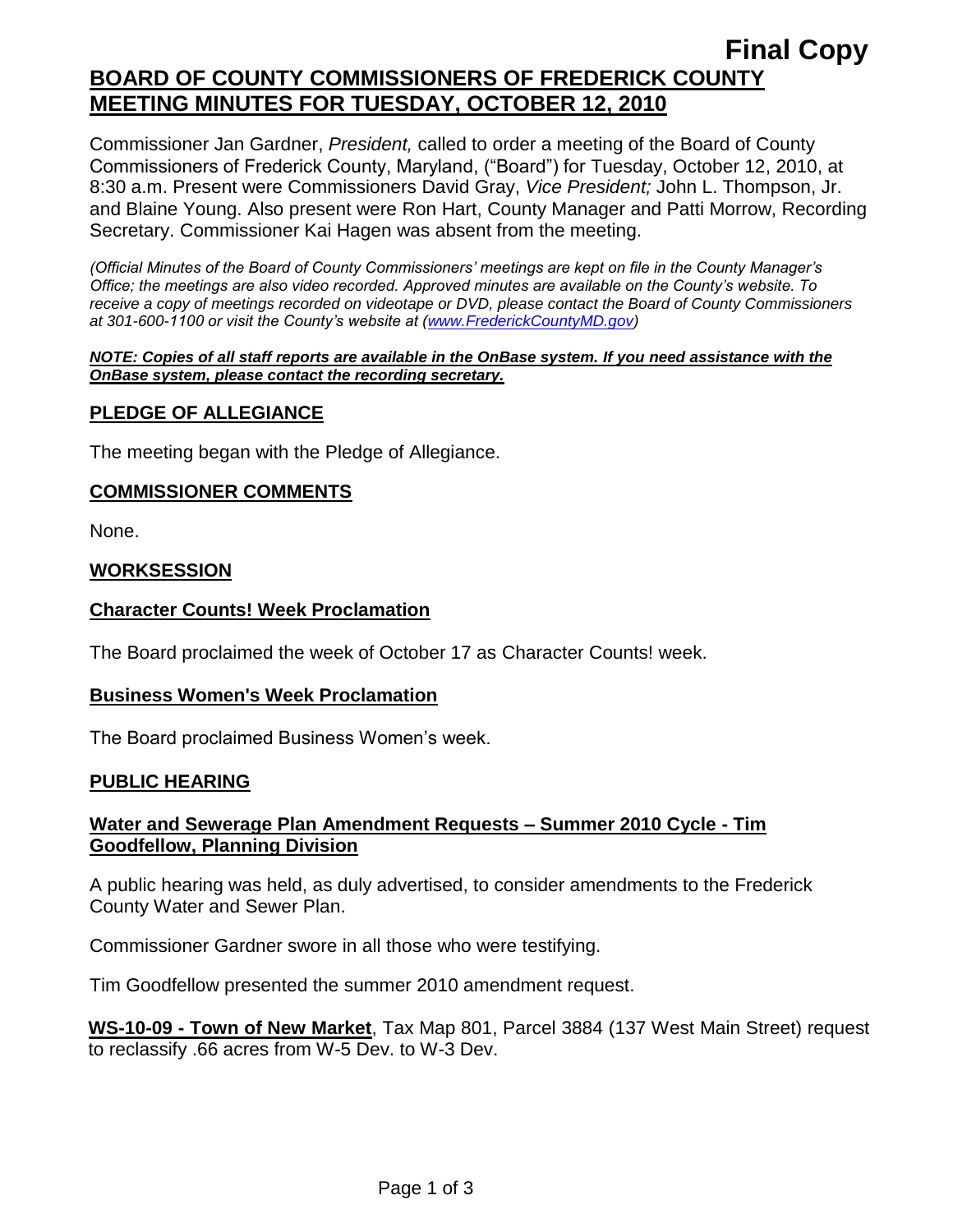## **Final Copy BOARD OF COUNTY COMMISSIONERS OF FREDERICK COUNTY MEETING MINUTES FOR TUESDAY, OCTOBER 12, 2010**

Recommendation: Planning staff recommended approval for the reclassification, and the Frederick County Planning Commission (FcPc) found the request consistent with the Comprehensive Plan. Utilities and Solid Waste Management Division (DUSWM) recommended approval of a change to W-3 Dev. because of a health emergency.

There were no public comments.

Decision: Commissioner Gray moved to approve WS-10-09 (Town of New Market) Tax Map 801, Parcel 3884 (137 West Main Street) to reclassify .66 acres from W-5 Dev. to W-3 Dev. Commissioner Young seconded the motion that passed 4-0 with Commissioner Hagen absent.

Mr. Goodfellow presented an amendment request that was continued from the spring 2010 cycle of water and sewerage plan amendments.

**WS-10-04 - Charles Castle**, Tax Map 78, Parcel 161 (5915 Jug Bridge Hill Road) request to reclassify 2.3 acres from W-5 Dev. S-5 Dev. to W-3 Dev. S-3 Dev.

Recommendation: Planning staff recommended approval of the reclassification from W-5 Dev./S-5 Dev. to W-3 Dev./S-3 Dev. The FcPc found the request consistent with the Comprehensive Plan. DUSWM recommended denial of the W-3 Dev./S-3 Dev. unless the applicant obtained improvement plan approval prior to the planning amendment hearing.

The applicant, Mr. Charles Castle, commented on the request.

There were no public comments.

Decision: Commissioner Gray moved to approve WS-10-04 (Charles Castle) Tax Map 98, Parcel 161 (5915 Jug Bridge Hill Road) to reclassify 2.3 acres from W-5 Dev. to W-3 Dev. and S-5 Dev. to S-3 Dev. Commissioner Thompson seconded the motion that passed 4-0 with Commissioner Hagen absent.

## **ADMINISTRATIVE BUSINESS**

## **FY 2011 State Aid for Police Protection Fund - Marty Gallagher, Sheriff's Office**

Ms. Gallagher presented the request.

Commissioner Gray moved to approve the Governor's Office of Crime Control and Prevention – FY 2011 State Aid for Police Protection application, accept the funds and approve the associated budget transfers. Commissioner Young seconded the motion that passed 4-0 with Commissioner Hagen absent.